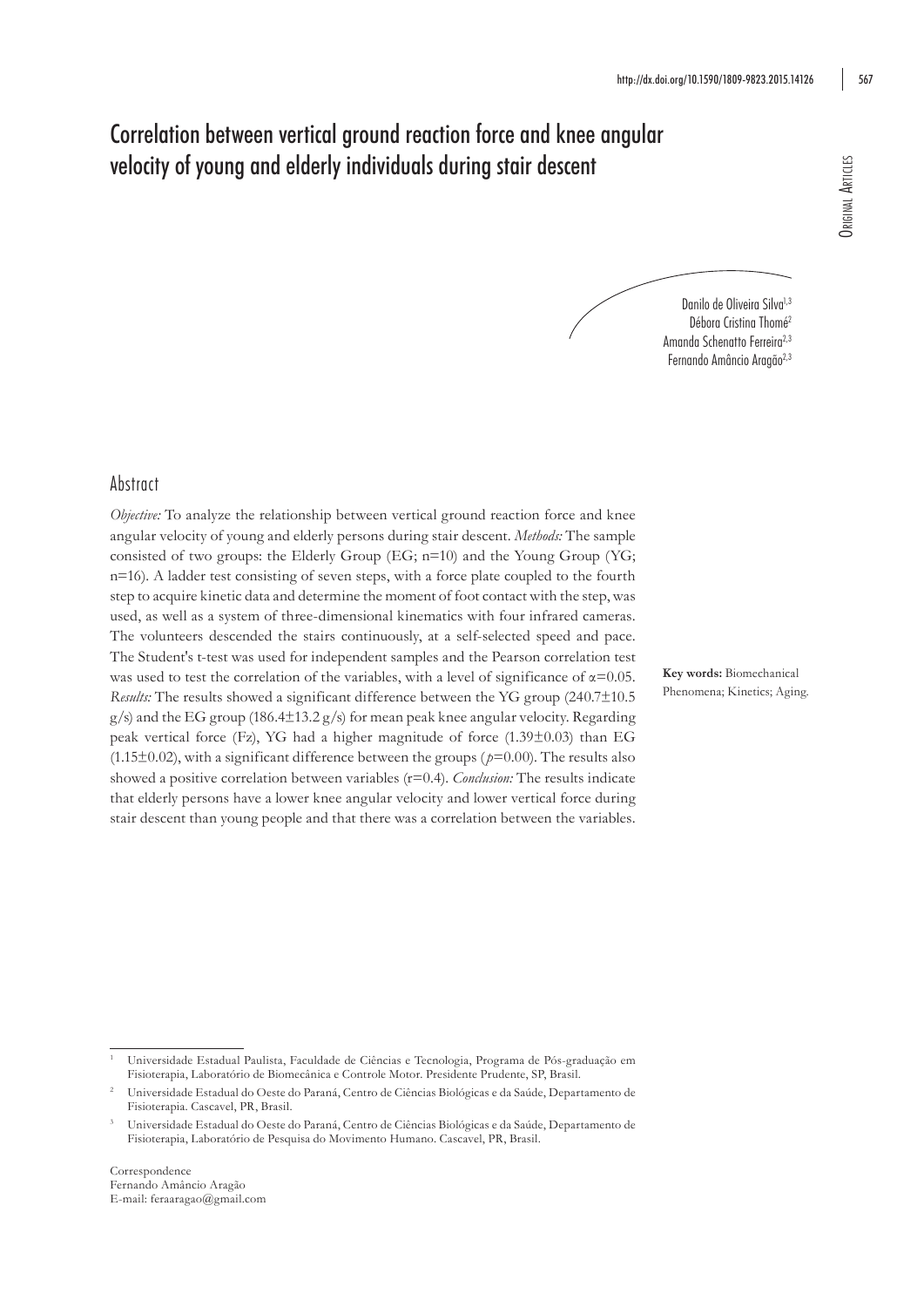## INTRODUCTION

During the aging process a series of morphological changes occurs, among which is the decline of the musculoskeletal system, which results in a loss of both force and muscle mass, whether by atrophy or by a reduction in the number of muscle fibers.<sup>1,2</sup> This process is not only specific to each individual, but also to each muscle group.3 This loss, particularly in the lower limbs, especially effects walking, which in turn limits the functionality of the elderly individual.4

Locomotion is one of the actions most frequently performed by humans throughout their life cycle. Every day, the human musculoskeletal system is challenged to travel across different types and levels of terrain.5,6 For the elderly, moving from one floor to another is one of the greatest challenges encountered during locomotion, involving as it does the ascent and descent of stairs, which is described as one of the five most difficult tasks performed in old age.7,8

Studies have shown that these locations are responsible for the highest rates of falls in this age range.<sup>9</sup> Among the deaths of elderly persons from falls, 10% occur when moving up or down stairs.10 It is important to note that accidents are three times more common when descending than ascending stairs, with an incidence of 75% and 23%, respectively.11,12 It has also been noted that accidents that occur when descending stairs result in more serious injuries.<sup>13</sup>

Templer<sup>13</sup> reported that there are moments during the descent of stairs when the risk of a fall occurring is higher, such as: when the swinging leg comes into contact with the next step and the entire body weight is transferred; when a leg loses contact with the ground; and when the swinging foot meets the edge of a step.13

The speed with which the lower limb swings in this case can directly influence landing capacity. Greater lower limb displacement speeds, for example, require greater control of the motor system, as increased horizontal speeds can cause a slip of the foot at the moment of contact with the ground. Increased vertical velocities are also connected with greater overburdening of the joints at the moment of contact.<sup>14</sup>

When descending stairs eccentric contractions of the rectus femoris, vastus lateralis, soleus and medial gastrocnemius are performed, acting against the force of gravity. However, it is during the controlled lowering of the stance phase that the eccentric quadriceps activity occurs, aimed at controlling knee flexion and minimizing the impact of the foot against the ground.<sup>15,16</sup>

McFadyen & Winter<sup>15</sup> described the first peak of the vertical force of locomotion as the result of load accommodation, comprising the moment of contact of the foot with the ground until the lowering of the contralateral foot, and the second peak as controlled descent, a phase that lasts approximately from mid-stance to the start of the swing phase.

Although the vertical ground reaction force has two peaks, both on flat floors and when descending stairs, it is important to note that in the latter case the first vertical peak is greater and the second peak lower than when walking on flat floors.17 The horizontal forces are also different. During descent, the braking impulse is the same as when walking on flat surfaces, but the propulsive thrust is lower.<sup>17,18</sup> These considerations are important for an understanding of the biomechanical differences involved in managing stair descent, demonstrating that the activity involved in walking on flat surfaces and steps are distinctly different tasks and place different demands on the body. In addition, previous studies have shown that climbing stairs is a considerably more demanding task than walking on flat surfaces.<sup>17,19-21</sup>

In old age, climbing stairs becomes a difficult task.<sup>8,22</sup> Larsen et al.<sup>23</sup> evaluated the effect of aging by measuring vertical ground reaction forces (GRF) during staircase activities at different speeds: during ascent at top speed, the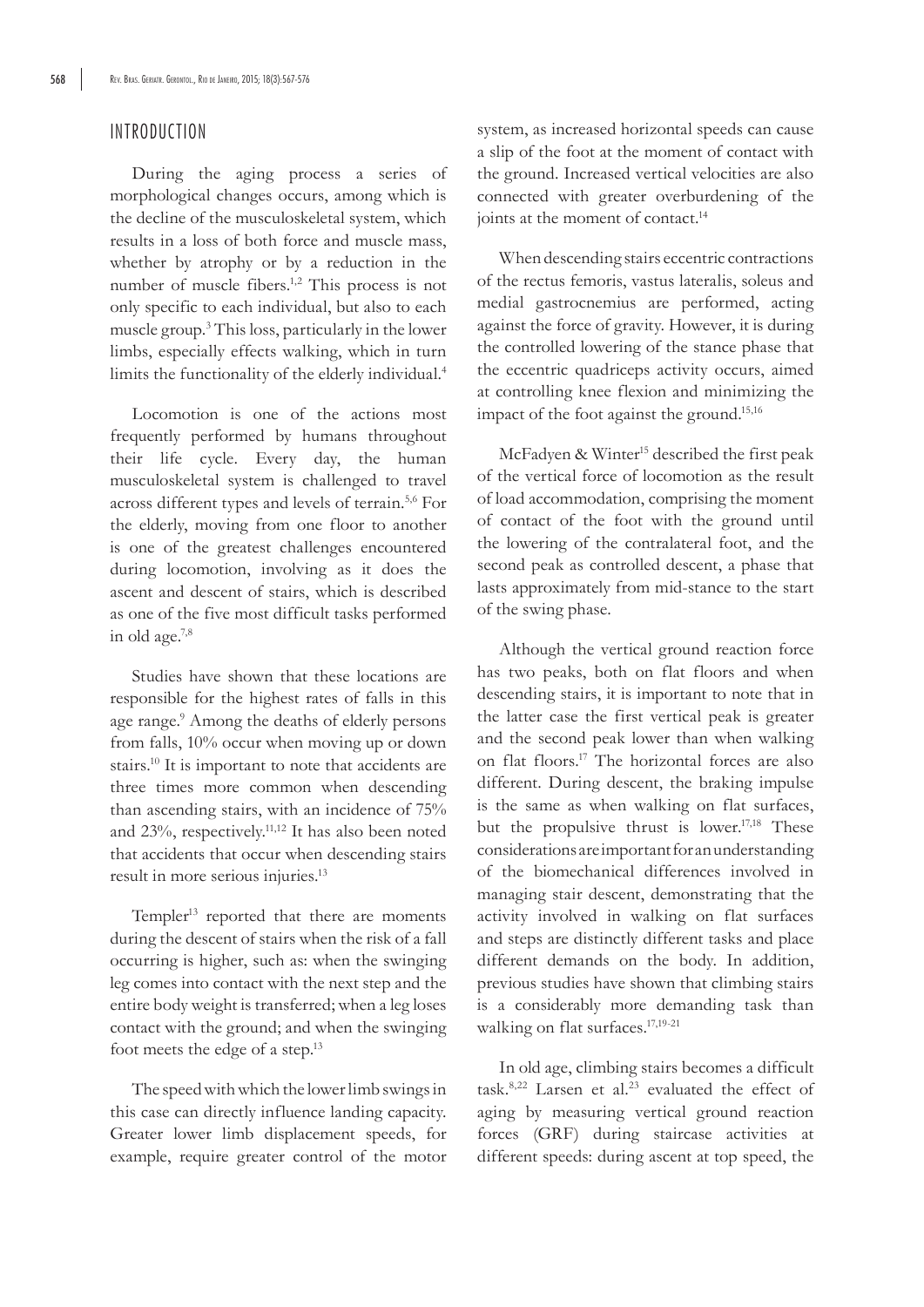GRF of the elderly studied fell by 28% to 35% in all the stages examined.

As mentioned, motor losses during aging are complex and, although muscle force is the most affected, regardless of walking speed, functional losses result from a variety of factors involved in the aging process.24 These limitations can lead to the loss of the ability to perform activities of daily living and reduced mobility, which in turn, leads to decreased independence.<sup>25,26</sup> Therefore, the biomechanical analysis of human gait is important as it allows a quantitative measure of mobility to be obtained. Furthermore, it has been established that the risk of falls of the elderly in activities related to ascending and descending stairs is greater than when traveling on flat surfaces. Therefore, the aim of this study was to correlate the vertical ground reaction force and knee angular velocity of young and elderly persons when descending stairs.

#### METHODOLOGY

The study sample consisted of ten elderly persons aged between 60 and 75, who comprised the Elderly Group (EG), and 16 young women aged between 18 and 25, who formed the Young Group (YG). Both groups performed the stair descent task. The sample size was calculated from the results of the peak knee angular velocity), variable available in literature, with greater standard deviation (14.1) and lower difference to be detected (56°/s), for a two-tailed test with 80% power (1-β = 0.80) and  $\alpha$  = 0.05, The calculated sample size was nine individuals in each group. Data collection occurred from September 2013 to January 2014.

Those included in YG were healthy volunteers aged 18 to 25 with no history of musculoskeletal injuries in the lower limbs. The EG included volunteers with no known diseases, aged between 60 and 75 years and who displayed normal gait during stair descent. Volunteers who used orthoses to assist walking, reported osteoarticular diseases of the lower limbs, or surgery of any type related to the lower limbs, were excluded from the study.

The present study was approved by the Research Ethics Committee of the Universidade Estadual do Oeste do Paraná, under registration no 111/2013. All participants signed Terms of Free and Informed Consent.

For the study a staircase was built and equipped which allowed the execution of a descent that was as close to normal as possible. The stairs were prepared in accordance with Yu et al.,<sup>21</sup> and consisted of a wooden base, with seven 18 cm high, 28 cm deep, and 1 m wide steps, and a handrail to provide safety for the volunteers. A force plate measuring 46 cm x 49 cm (AMTI OR6-6, USA) was camouflaged by a black rubber pad and fixed in the center of the fourth step of the stairs. There was a free space of two meters in length before the first step and after the last so that the volunteers began and finished the activity with a short walk. These dimensions followed the guidelines proposed by NBR 9077/1993 for the construction of stairs.

An individual identification and assessment form was used to record the data and anthropometric measurements of each participant. This form recorded data such as name, age, gender, height and body mass, knee and ankle diameter and the distance in centimeters (cm) from the anterior superior iliac spine (ASIS) to the medial malleolus.

To determine lower limb dominance the Waterloo inventory was used.<sup>27</sup> This validated test consists of 12 questions that address the use of limbs when performing certain activities of daily living such as kicking a ball, climbing on a chair and killing an insect.

The mechanical variables linked to the movements of body segments were obtained from kinematic data collected by the optoelectronic three-dimensional kinematics system VICON MX (Vicon Motion Systems Inc., Denver, USA) using four infrared Secom Bonita type 10®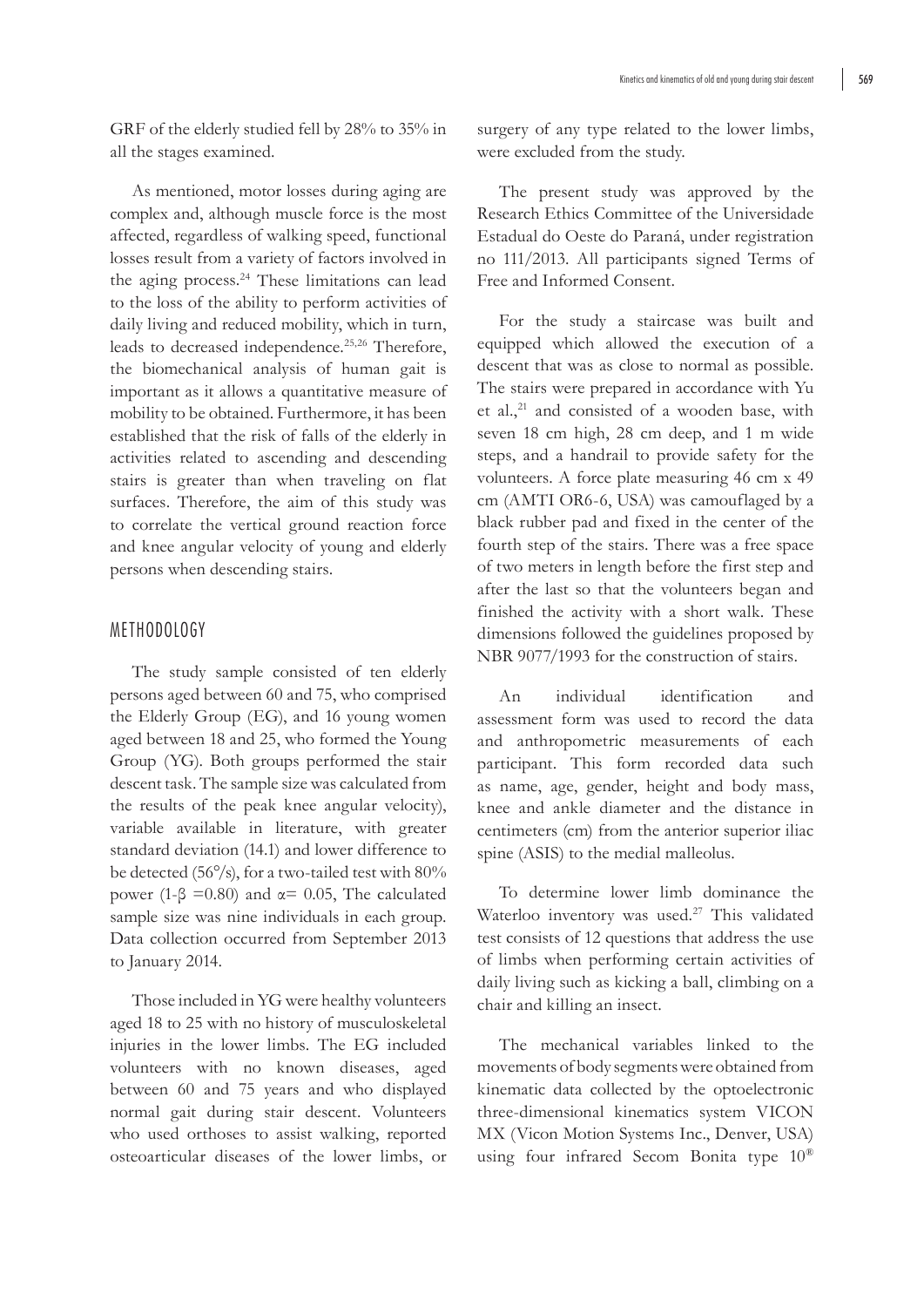cameras with a sampling frequency of 100 Hz and a resolution of 1 MP.

The four cameras recorded the kinematics of 15 reflective markers placed bilaterally on the skin of the participants, which defined the segments involved in the pelvis, legs and feet based on a biomechanical model of 15 segments (Plug-in-Gait SACR, Vicon), which calculates the articulated kinematic from the spatial orientations of the markers (X, Y and Z) and anthropometric measurements of the volunteer. In this way the arrangement of cameras in the data collection area was such that at any time during the task at least two cameras captured each marker when the subject's weight was placed on the stair where the force plate was located.

The motion capture area reflected the capture volume, surrounded by the cameras along the fourth step of the stairs. Calibration allowed the capture volume and the relative position and direction of the camera to be defined. Before kinematic capture was performed dynamic and static calibration of the camera was carried out using a "T" shaped calibration rod pre-defined by the system. During system origin calibration, the rod was placed on a step of the stairs, so marking the origin of the coordinates for the cameras. For the capture volume of each camera errors less than 0.08 mm were accepted.

The force plate was used to acquire the ground reaction force (GRF) kinetic data and for determining when the volunteer touched the step of the stairs. The signals from the force plate were captured on a module of the platform itself with AMTI NetForce software, with a sampling frequency of 100 Hz.

Before beginning actual data collection, the environment and the volunteers were prepared. The environment was controlled in relation to lighting and organization, with the measuring instruments masked. The volunteers wore light exercise clothes to facilitate anthropometric measurements and placement of reflective markers. The reflexive markers were fixed on the following points: sacrum, anterior superior iliac spines, thigh, knee joint line, leg, lateral malleolus, calcaneus and head of the second metatarsal. The markers were placed bilaterally, except for that on the sacrum. Later, the volunteers were asked to practice the stair descent activity to familiarize themselves with the procedure and to ensure that during the descent the volunteers made contact with the force plate with their dominant leg. After this procedure, and once the volunteers were safe and comfortable with the activity they were to carry out, data collection began.

From the highest point of the stairs, the participants performed a short walk to reach the first step, and from there, started to descend continuously, at a self-selected speed and pace, so as to resemble as much as possible a normal activity of daily life. Upon reaching the last step, they continued their movement with a short walk on the ground for at least two meters. The descent was performed until three complete movement cycles were recorded for biomechanical analysis.

The force plate allowed the vertical and horizontal components of the GRF to be determined, allowing the vertical component of the ground reaction force (Fz) in the YG and the EG to be obtained when the foot touched the step. Data from the force plate was processed using AMTI Bioanalysis® software (AMTI, USA). The signals were digitally filtered with a fourth order Butterworth and a 5 Hz low-pass filter and were then normalized by the mass of the individual.

The signals from the kinematics of the stair descent movement were used for three dimensional reconstruction of the biomechanical model and calculation of the angular velocity of the knee joint. The cut-off of the signals was based on the placing of the limb on the force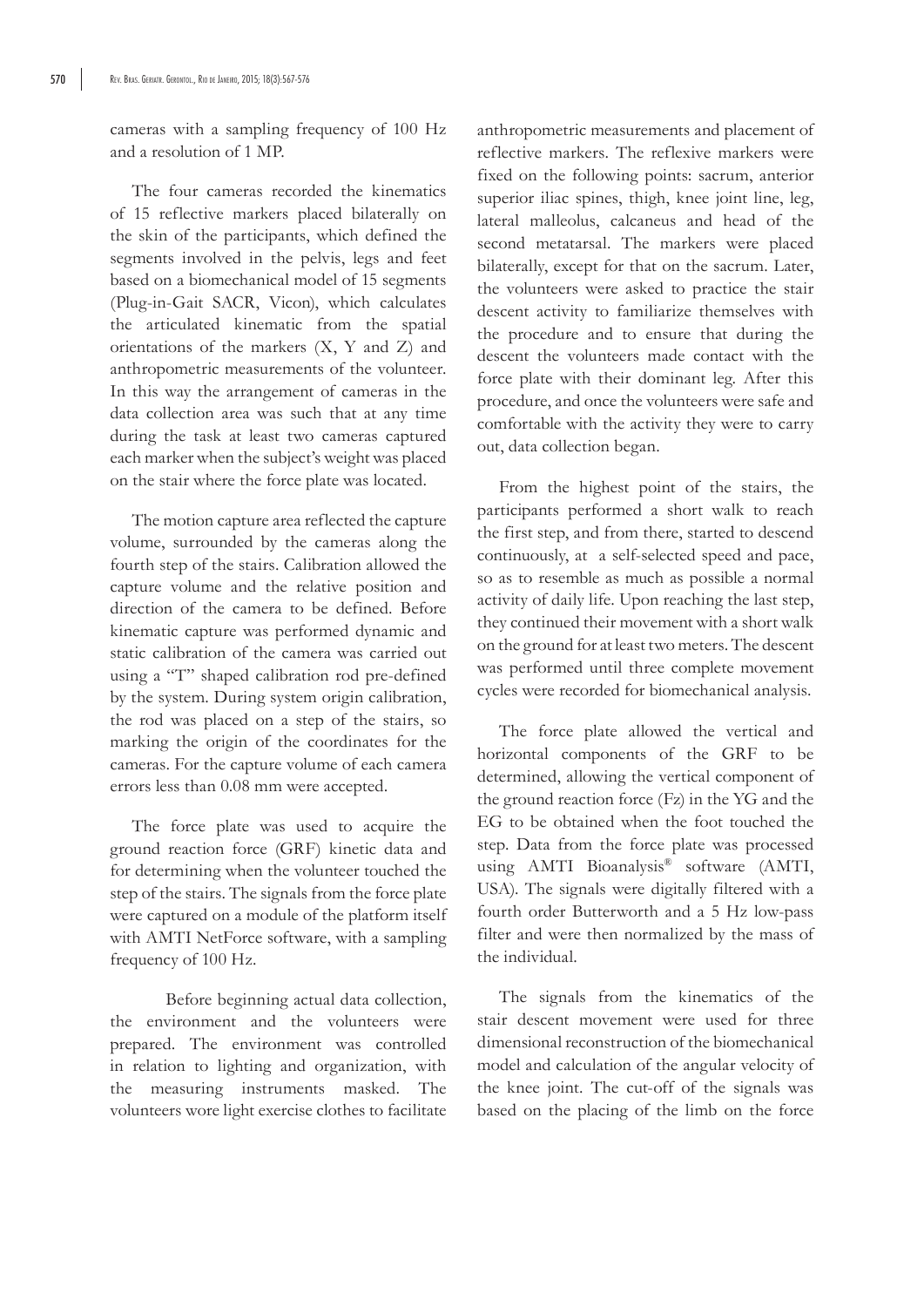plate. Therefore the analyzed movement sequence represented the period from when the dominant limb passed the non-dominant limb, until the moment when the dominant limb reached the platform on the step immediately below (4th degree), so completely unloading its weight. The reconstruction of kinematic data and the obtaining of angular velocities were performed using the Vicon Nexus® 1.8 software (Vicon Motion Systems Inc, USA) and subsequently exported into text files for the Microsoft Office Excel package*®*.

Data normality was tested using the Shapiro-Wilk test, and, as values of  $p = 0.567$  and W=0.862 were obtained, a descriptive analysis of the data

as mean and standard deviation was performed. The Student's t-test for independent samples was used for inferential analysis and comparisons of angular velocity, knee joint position and peak vertical ground reaction force (Fz). To test for the existence of a correlation between the angular velocity and peak vertical ground reaction force variables, the Pearson correlation test was used. All analysis was conducted using the SPSS v17 statistical package and for all comparisons the significance level α=0.05 was adopted.

## RESULTS

The age, body mass and height data of subjects are shown in table 1.

|    | Group | Variables      | Mean  | sd   |
|----|-------|----------------|-------|------|
| YG |       | Age            | 21.52 | 1.09 |
|    |       | Body Mass (kg) | 60.22 | 7.61 |
|    |       | Height (m)     | 1.64  | 0.03 |
| EG |       | Age            | 66.83 | 4.34 |
|    |       | Body Mass (kg) | 66.69 | 9.76 |
|    |       | Height (m)     | 1.59  | 0.03 |

**Table 1.** Descriptive statistics for age, body mass and height. Cascavel, PR, 2014.

YG= young group; EG= elderly group sd= standard-deviation; kg= kilograms; m= meters.

The descriptive and comparative results of the variables of interest are shown in Table 2. It can be seen that there was a difference between the groups ( $p = 0.02$ ) in relation to peak angular speed, with the YG having a higher average speed than the EG. Furthermore, the position

of the knee joint position was more flexed at the time peak angular velocity was reached during stair descent in the EG than in the YG (Table 2). In terms of normalized vertical force (Fz), the YG had greater magnitude of force (1.39), than the EG (1.15), with a significant difference between the two groups  $(p=0.00)$ .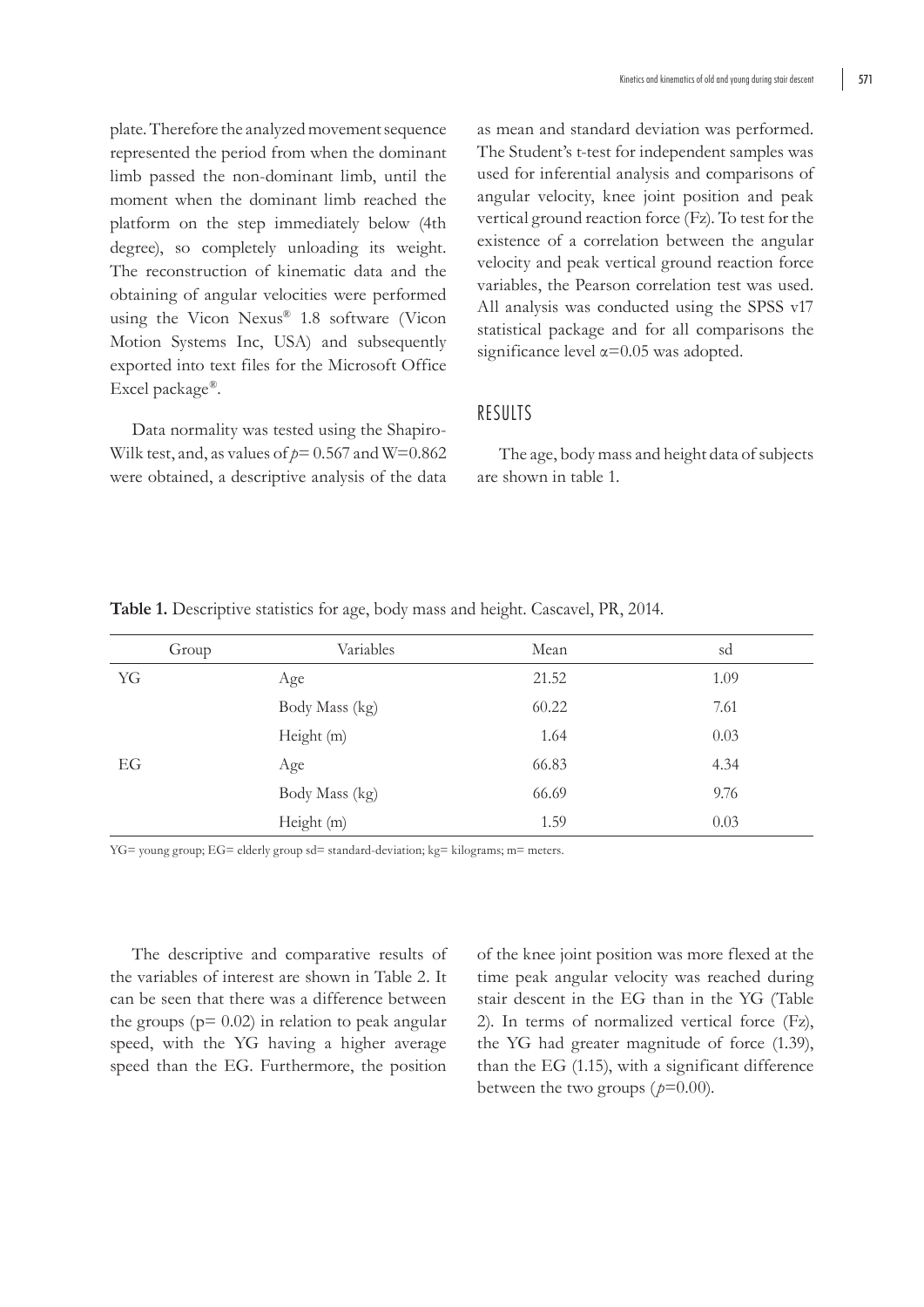| Variables       | Group | Sample | Mean   | sd    | Þ       |
|-----------------|-------|--------|--------|-------|---------|
|                 | YG    | 16     | 240.72 | 10.50 |         |
| PeakVel $(g/s)$ | EG    | 10     | 186.47 | 13.20 | $0.02*$ |
|                 | YG    | 16     | 59.51  | 1.86  |         |
| KneJoiPos (°)   | EG    | 10     | 70.81  | 1.96  | $0.00*$ |
|                 | YG    | 16     | 1.39   | 0.03  |         |
| PeakFz $(\%)$   | EG    | 10     | 1.15   | 0.02  | $0.00*$ |

**Table 2.** Descriptive and comparative data of variables. Cascavel, PR, 2014.

 $YG=$  young group;  $EG=$  elderly group; PeakVel  $(g/s)$  = peak angular velocity in degrees/second; KneJoiPos ( $\degree$ ) = knee joint position in degrees; PeakFz (%) = first vertical ground reaction force peak normalized by the body mass of each subject; sd = standard deviation;  $p=$  significance value; \*significant differences found (p<0.05).

The result of the Pearson correlation test was statistically significant ( $p = 0.000$ ), with a positive correlation (r=0.4) (Figure 1), showing that there was a direct correlation between the

angular velocity and the vertical ground reaction force of the volunteers at the moment when the foot touched the lower step of the stairs.



The dashed line represents the projection of the linear regression of the sample, showing the positive correlation between variables.

**Figure 1.** Correlation between peak angular knee velocity and vertical ground reaction force on a step during stair descent. Cascavel, PR, 2014.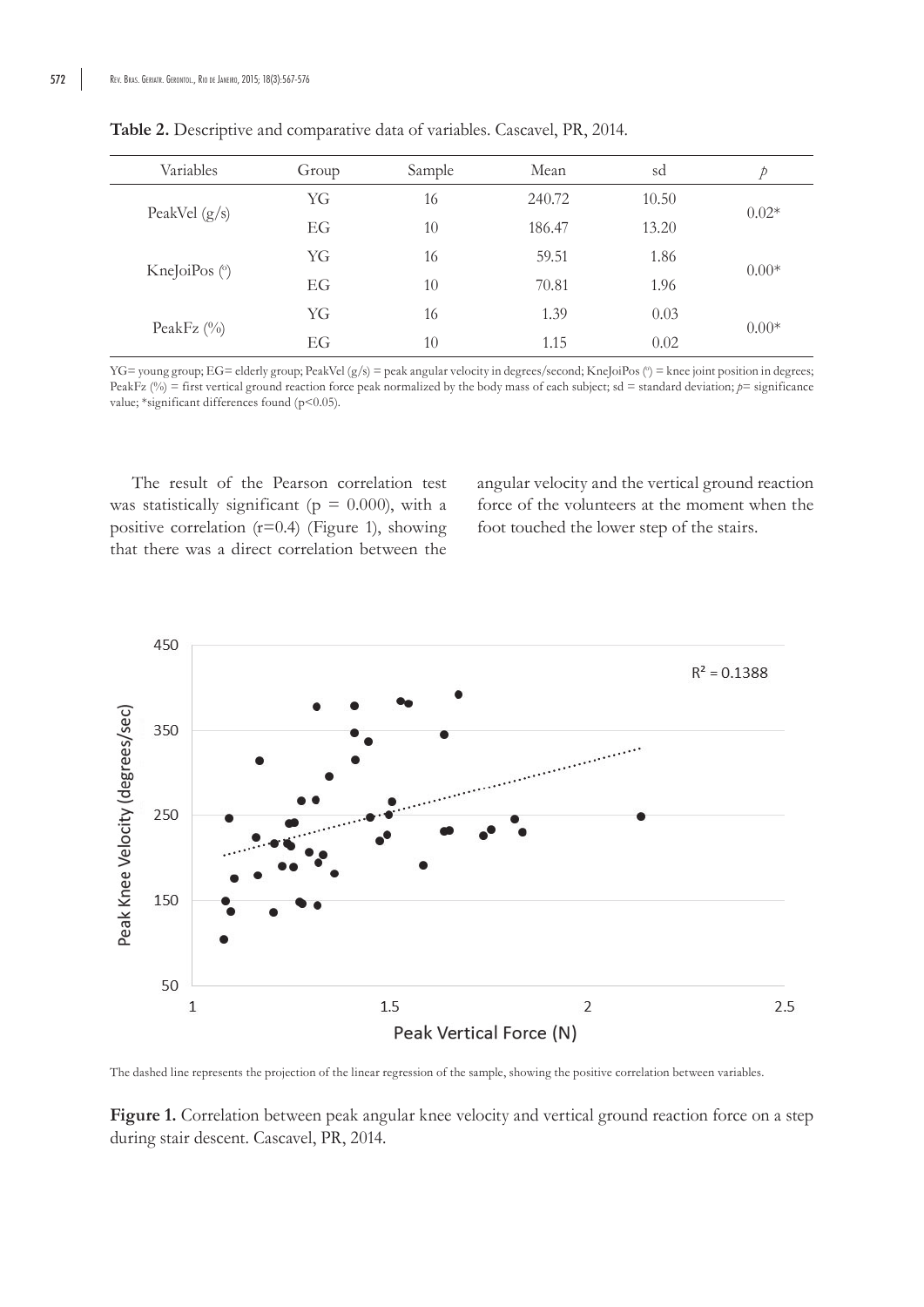### DISCUSSION

Stair locomotion places great musculoskeletal and cardiovascular demands on the individual, as well as requiring information from the proprioceptive, visual and vestibular systems during the various stages of the activity. Aging generates musculoskeletal decline and deficiencies in the sensory system, resulting in impairment of force generation capacity and muscular power.10 As a result, the task of stair descent becomes proportionally more difficult for this population.28

In the present study, the results obtained showed that the peak angular velocity of the knees of elderly persons was lower than younger individuals. In a similar study, De Carli<sup>29</sup> analyzed the stair descent of two different elderly groups, and no differences were observed in the spatiotemporal parameters of gait, making it clear that the age difference in the sample of the present study was probably the determining factor for the different findings between the groups.

A greater ability to produce muscle force and strength can influence balance capacity<sup>16</sup> and change speed of movement on stairs. As changes experienced during aging reduce such abilities in this population, this may explain the fact that the elderly persons had a lower peak speed. Larsen et al.<sup>30</sup> conducted a 12-week strength training program with 23 elderly persons and detected improvements in muscle strength and the loading and unloading of weight, which were associated with an increase in stair climbing speed. In addition, increases in speed and decreases in ascent time have been associated with a decreased risk of falls when moving over obstacles.30 This result suggests that strength training can be a key to the reduction of falls on stairs among the elderly, both when ascending and descending.

The kinematics of the knee joint position when descending the stairs were significantly different between the groups, with the EG displaying a more pronounced pattern of knee flexion during the task. Other studies related to young and elderly persons descending stairs found similar results related to the ability to meet the demands of this task.<sup>31-33</sup> However, the elderly persons operated proportionally very close to their maximum joint amplitudes compared to the young people, which makes descending stairs conducive to falls.<sup>32,33</sup>

With respect to peak vertical ground reaction force, literature provides evidence contrary to the results found in the present study, reporting that increased age does not affect the magnitude of GRF exercised during stair descent. Unlike climbing, descending stairs is characterized by predominantly eccentric contractions of the muscles of the lower limbs in order to reduce flexor torques.<sup>33</sup> With advancing age there is less reduction in eccentric force compared to concentric force. While approximately nine newtons of eccentric force are lost per decade, reductions in concentric force are about 30 newtons per decade.31 This evidence has been proven in a study by Reeves et al.,<sup>33</sup> in which similar GRF results were found for young and elderly individuals. A study by Christina & Cavanagh,<sup>17</sup> did not find differences in GRF when descending stairs, other than a reduction in the second horizontal force peak, which had a more conservative profile among elderly persons.

However, the present study found a difference between groups, with the elderly persons displaying lower peak vertical force. One hypothesis for this finding would be that elderly persons have a more cautious gait as a compensatory strategy to the changes resulting from the aging process. Another hypothesis is that ground reaction forces are dependent on speed.17 The study showed that the angular velocity of the elderly persons was lower than that of the young people, which could also explain the lower peak vertical ground reaction force at the time of support.

The results also showed that there was a positive correlation between knee angular velocity and vertical ground reaction force,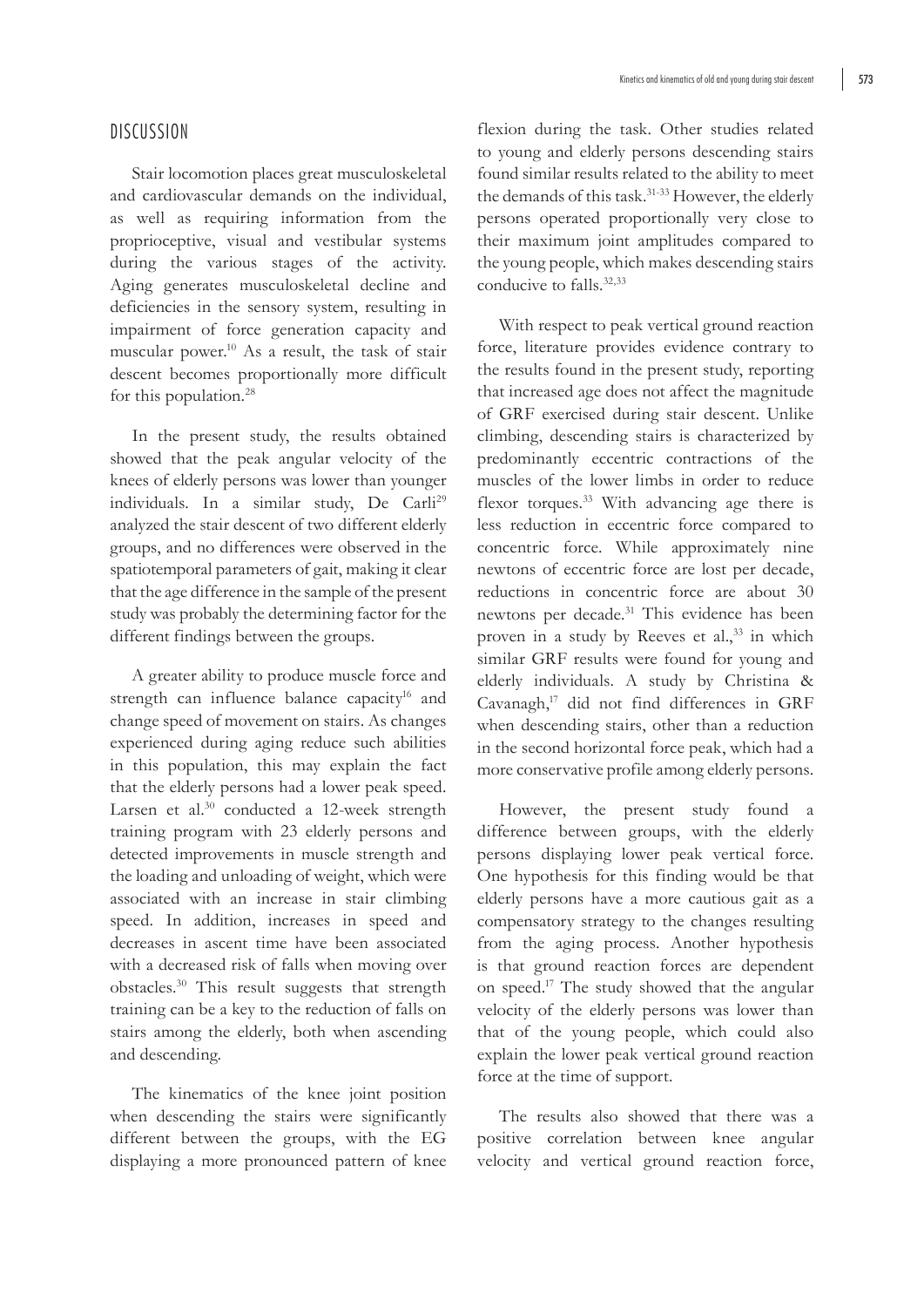indicating that higher angular velocities were associated with higher ground reaction forces in both groups. A study by De Carli<sup>29</sup> found lower ground reaction forces were associated with lower angular displacement velocity. Despite the fact that this finding was related to ascending stairs, it supports the results related to stair descent obtained in the present study.

A limitation of the present study that was revealed during analysis was the fact that only a force plate was used, which did not allow the analysis of the complete cycle of a step when descending stairs, unlike the study by De Carli.<sup>29</sup> Another limitation was the gait speed during the descent of the elder individuals. As the descent speed for each volunteer was not pre-determined and the speed was self-selected by volunteers, these findings were subject to intrapersonal variability. If a system that controls speed had been employed, changing the physiological pattern, the susceptibility of the elderly persons to falls would increase significantly.

In closing, the present study revealed differences between young and elderly individuals, and raises the possibility of using the methods described herein for the biomechanical characterization (kinetics and kinematics) of stair descent to structure training programs focused on the deficiencies identified, in order to reduce the risk of falls during the course of this activity, which is extremely common in daily life.

### CONCLUSION

Based on the results of the present study, it can be concluded that the peak knee angular velocity of elderly people is lower than that of young people during the swing phase of stair descent, an activity during which the risk of falls among the elderly population is high. Elderly persons also displayed lower vertical ground reaction force in the stance phase, and the fact that these two associated variables correlated positively indicates that the greater the angular velocity, the greater the ground reaction force.

# REFERENCES

- 1. Matsudo SSM, Matsudo VKR, Barros Neto TL. Impacto do envelhecimento nas variáveis antropométricas, neuromotoras e metabólicas da aptidão física. Rev Bras Ciênc Mov 2000;8(4):21-32.
- 2. Brown LA, Gage W, Polych MA, Sleik RJ, Winder TR. Central set influences on gait: age-dependent effects of postural threat. Exp Brain Res 2002;145: 286-296.
- 3. Carvalho J, Soares JMC. Envelhecimento e força muscular: breve revisão. Rev Port Ciênc Desporto 2004;4(3):79-93.
- 4. Janssen I, Steven BH, Zimian W, Robert R. Skeletal muscle mass and distribution in 468 men and women aged 18-88 yr. J Appl Physiol 2000;89(1):81-8.
- 5. Noble JW, Prentice SD. Intersegmental coordination while walking up inclined surfaces: age and ramp angle effects. Exp Brain Res 2008;189: 249-55.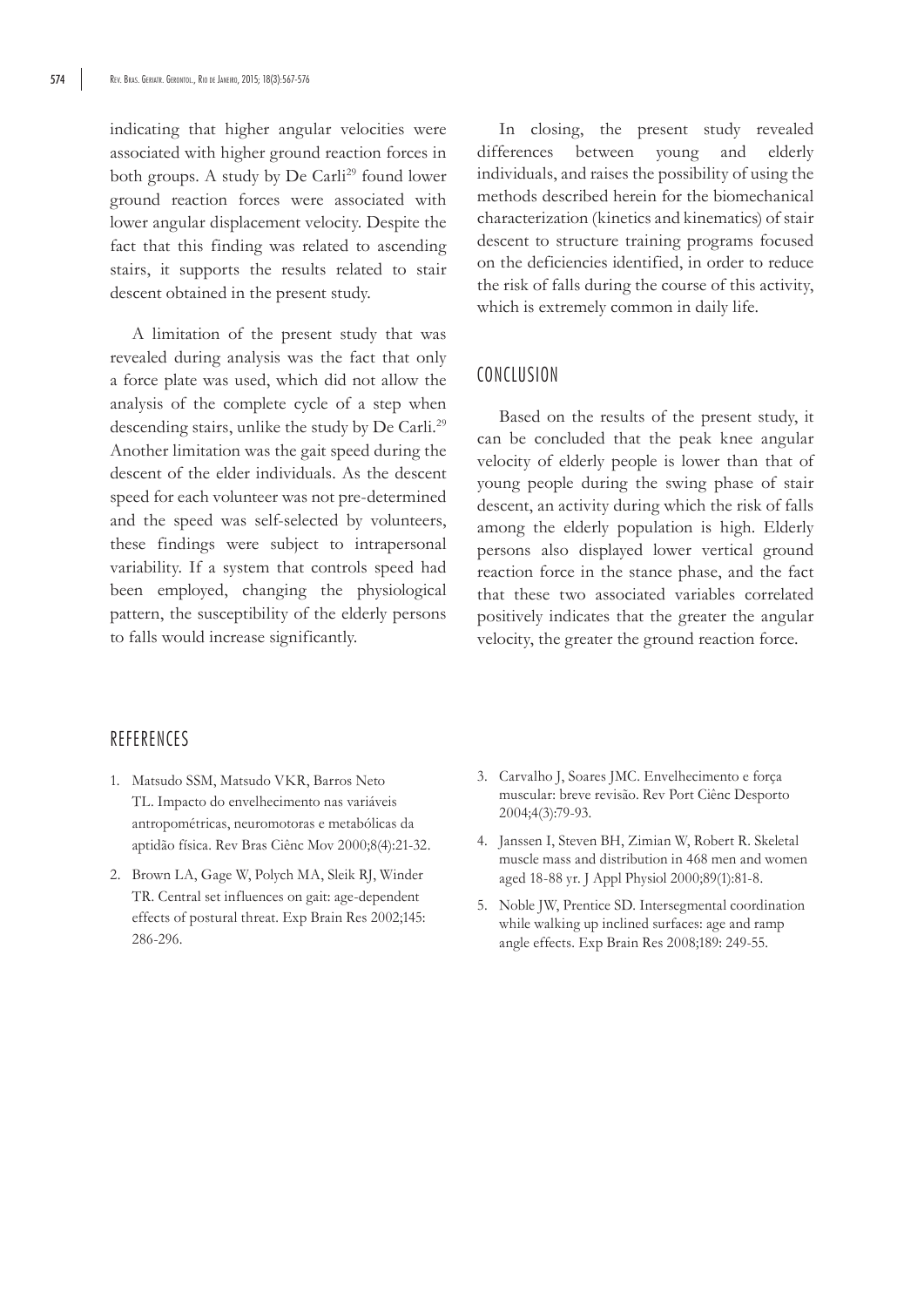- 6. Prentice SD, Hasler EM, Groves JJ, Frank JS. Locomotor adaptations for changes in the slope of the walking surface. Gait Posture 2004;20(3):255-65.
- 7. Sheehan RC, Gottschall JS. At similar angles, slope walking has a greater fall risk than stair walking. Appl Ergon 2012;43(3):473-8.
- 8. Williamson JD, Fried LP. Characterization of older adults who attribute functional decrements to "Old Age". J Am Geriatr Soc 1996;44(12):1429-34.
- 9. Souza RM, Rodacki ALF. Análise da marcha no plano inclinado e declinado de adultas e idosas com diferentes volumes de atividades semanais. Rev Bras Med Esporte 2012;18(4):256-60.
- 10. Startzell JK, Owens DA, Mulfinger LM, Cavanagh PR. Stair negotiation in older people: a review. J Am Geriatr Soc 2000;48(5):567-80.
- 11. Svanstrom L. Falls on stairs: an epidemiological accident study. Scand J Socl Med 1974;2(3):113-20.
- 12. Tinetti ME, Speechley M, Ginter SF. Risk factors for falls among elderly persons living in the community. N Engl J Med 1988;319(26):1701-7.
- 13. Templer JA. The staircase: studies of hazards, falls, and safer design. Massachussetts: MIT; 1992.
- 14. Patla AE, Rietdyk S. Visual control of limb trajectory over obstacles during locomotion: effect of obstacle height and width. Gait Posture 1993;1(1):45-60.
- 15. Mcfadyen BJ, Winter DA. An integrated biomechanical analysis of normal stair ascent and descent. J Biomech 1988;21(9):733-44.
- 16. Hinman RS, Cowan SM, Crossley KM, Bennell KL. Age-related changes in electromyographic quadriceps activity during stair descent. J Orthop Res 2005;23(2):322-6.
- 17. Christina KA, Cavanagh PR. Ground reaction forces and frictional demands during stair descent: effects of age and illumination. Gait Posture 2002;15(2):153-58.
- 18. Riener R, Rabuffetti M, Frigo C. Stair ascent and descent at different inclinations. Gait Posture 2002;15(1):32-44.
- 19. Benson LC, Desjardins JD, Harman MK, Laberge M. Effect of stair descent loading on ultra-high molecular weight polyethylene wear in a forcecontrolled knee simulator. Proc Inst Mech Eng [H] 2002;216(6):409-18.
- 20. Archea JC. Environmental factors associated with stair accidents by the elderly. Clin Geriatr Med 1985;1(3):555-69.
- 21. Yu B, Kienbacher T, Growney ES, Johnson ME, An KN. Reproducibility of the kinematics and kinetics of the lower extremity during normal stair-climbing. J Orthop Res 1997;15(3):348-52.
- 22. Garcia R, Leme MD, Garcez-Leme LE. Evolution of brazilian elderly with hip fracture secondary to a fall. Clinics 2006;61(6):539-44.
- 23. Larsen AH, Puggaard L, Hamalainen U, Aagaard P. Comparison of ground reaction forces and antagonist muscle coactivation during stair walking with ageing. J Electromyogr Kinesiol 2008;18(4):568-80.
- 24. Silva CR, Silva DO, Ferrari D, Negrão Filho RF, Alves N, De Azevedo FM. Exploratory study of electromyographic behavior of the vastus medialis and vastus lateralis at neuromuscular fatigue onset. Motriz Rev Educ Fís 2014;20(2):213-20.
- 25. Fried LP, Fettucci L, Darer J, Williamson JD, Anderson G. Untangling the concepts of disability, frailty , and comorbidity: implications for improved targeting and care. J Gerontol Ser A Biol Sci Med Sci 2004;59(3):255-63.
- 26. Guralnik JM, Ferrucci L, Simonsick EM, Salive ME, Wallace RB. Lower-extremity function in persons over the age of 70 years as a predictor of subsequent disability. New Engl J Med 1995;332(9):556-61.
- 27. Elias LJ, Brydenm MP, Bulman-Fleming B. Footedness is a better predictor than is handedness of emotional lateralization. Neuropsychologia 1998; 36(1):37-43.
- 28. Frontera WR, Hughes VA, Fielding RA, Fiatarone MA, Evans WJ, Roubenoff R. Aging of skeletal muscle: a 12-yr longitudinal study. J Appl Physiol 2000;88:1321-26.

Received: June 30, 2014 Revised: Dec 19, 2014 Accepted: Mar 12, 2015